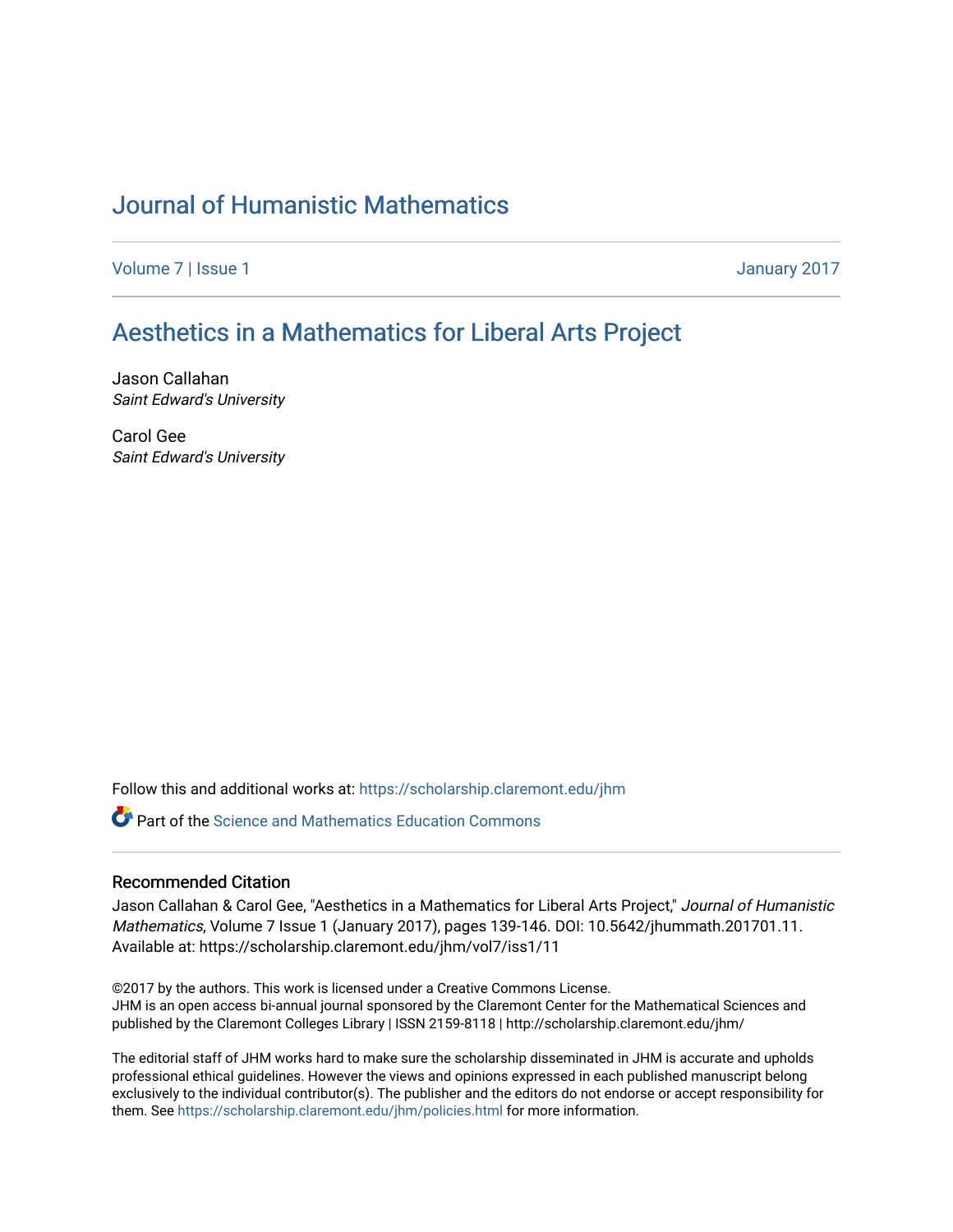# Aesthetics in a Mathematics for Liberal Arts Project

Jason Callahan

Department of Mathematics, Saint Edward's University, Austin, TX, USA jasonc@stedwards.edu

Carol Gee

Department of Mathematics, Saint Edward's University, Austin, TX, USA carolg@stedwards.edu

## Synopsis

We present and assess a project and its rubric developed and assigned in  $Math$ ematics for Liberal Arts, a general education course for non-science and nonbusiness majors, to incorporate different skills including aesthetic design, written and oral communication, and mathematical analysis to tackle a common optimization problem with an aesthetic slant: construct a beverage can (i.e., right circular cylinder) of a given volume while taking into account the cost of materials (i.e., surface area) and aesthetic qualities (e.g., the golden ratio).

# 1. Introduction

Mathematics for Liberal Arts is the course most commonly used to satisfy the general education requirement in mathematics among non-science and nonbusiness majors at our institution (a Catholic, liberal arts, Hispanic-serving institution of approximately 5000 students where most departments, including mathematics, are small and exclusively undergraduate). Each semester we coordinate four to six sections of the course, enrolling approximately 100– 175 students total, or 18–32 per section. Our standard syllabus covers a wide range of disparate topics such as logic, finance, statistics, voting theory, and mathematics in art and aesthetics. Prerequisite for the course is one year of college-preparatory high school algebra or equivalent skills, and the students taking it have a wide variety of mathematical abilities and backgrounds.

[Journal of Humanistic Mathematics](http://scholarship.claremont.edu/jhm/) Vol 7, No 1, January 2017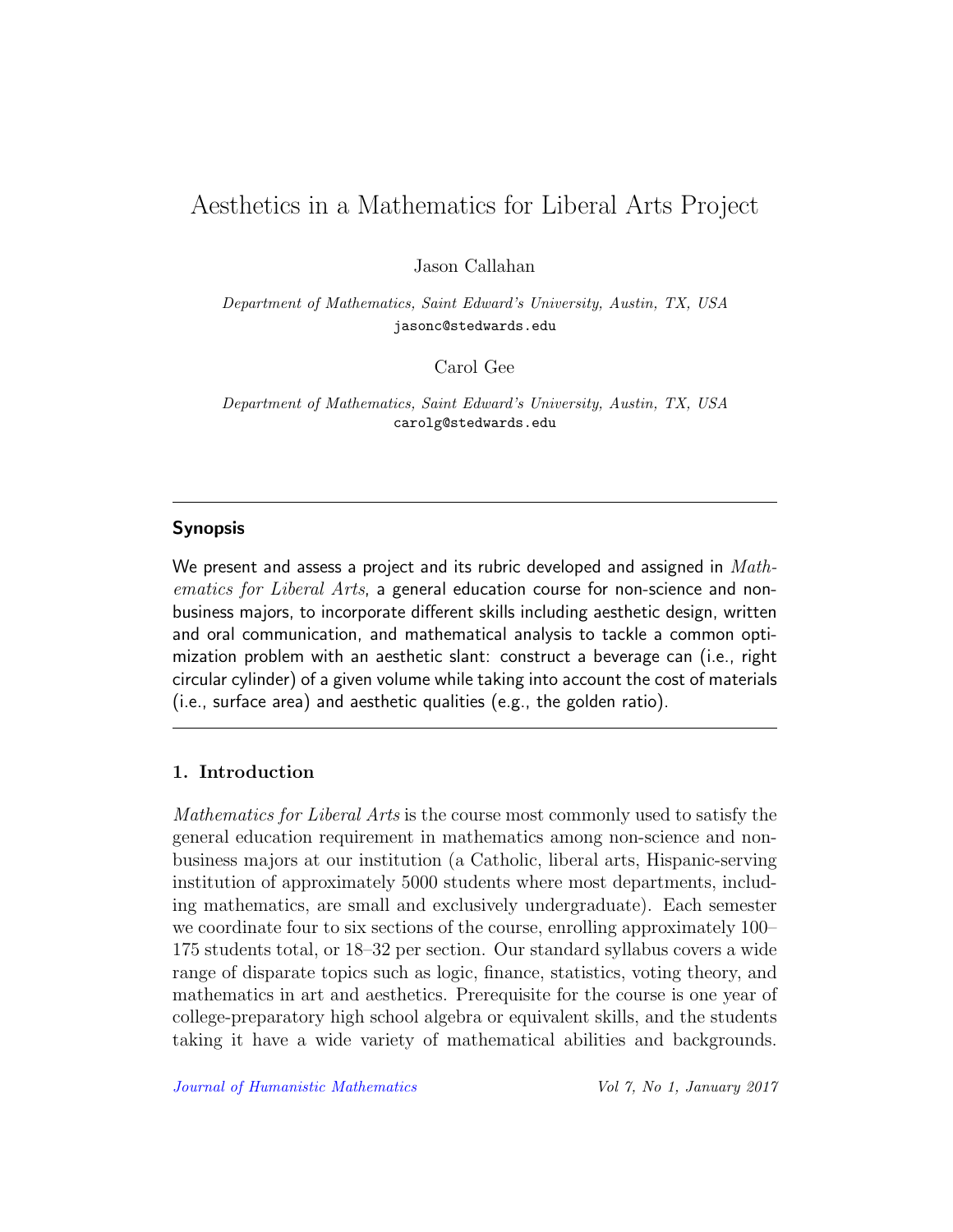What they mostly share in common is apprehension and reluctance, if not anxiety, for one more mathematics course as required in our general education curriculum; [\[3,](#page-8-0) [5,](#page-8-1) [6\]](#page-8-2) make similar observations. We therefore strive to offer a course that is educational (that is, intentionally not remedial), relevant, and accessible to students of varying backgrounds and abilities.

In Fall 2008, the curriculum of *Mathematics for Liberal Arts* was revised to include:

- 1. A focus on quantitative literacy; that is, being able to think mathematically, e.g., when reading a newspaper or grocery shopping, rather than just solving textbook problems.
- 2. Just-in-time review of prerequisite material: fractions, exponents, simple equations, etc.
- 3. An emphasis on "relevant" and "interesting" topics such as numbers in perspective, personal finance, probability and statistics, geometry in art and architecture, voting theory, etc.
- 4. Projects with an emphasis on technical and logical communication.
- 5. Room in the schedule for special topics of particular interest to the instructor.

We also updated our textbook and began to use Using and Understanding Mathematics: A Quantitative Reasoning Approach by Jeffrey Bennett and Williams Briggs [\[1\]](#page-8-3).

In this paper, we present one of the projects that we developed for *Mathemat*ics for Liberal Arts to incorporate different skills, including aesthetic design, written and oral communication, and mathematical analysis. We also share a rubric we have been using to assess student work on the project.

## 2. Projects in Mathematics for Liberal Arts

The current version of *Mathematics for Liberal Arts* involves three projects distributed throughout the term. While developing the course, we strove in particular to make the projects interesting (by including open-ended aspects that make every group's project unique), relevant (by including real-world problems such as calculating federal income taxes and a family budget), and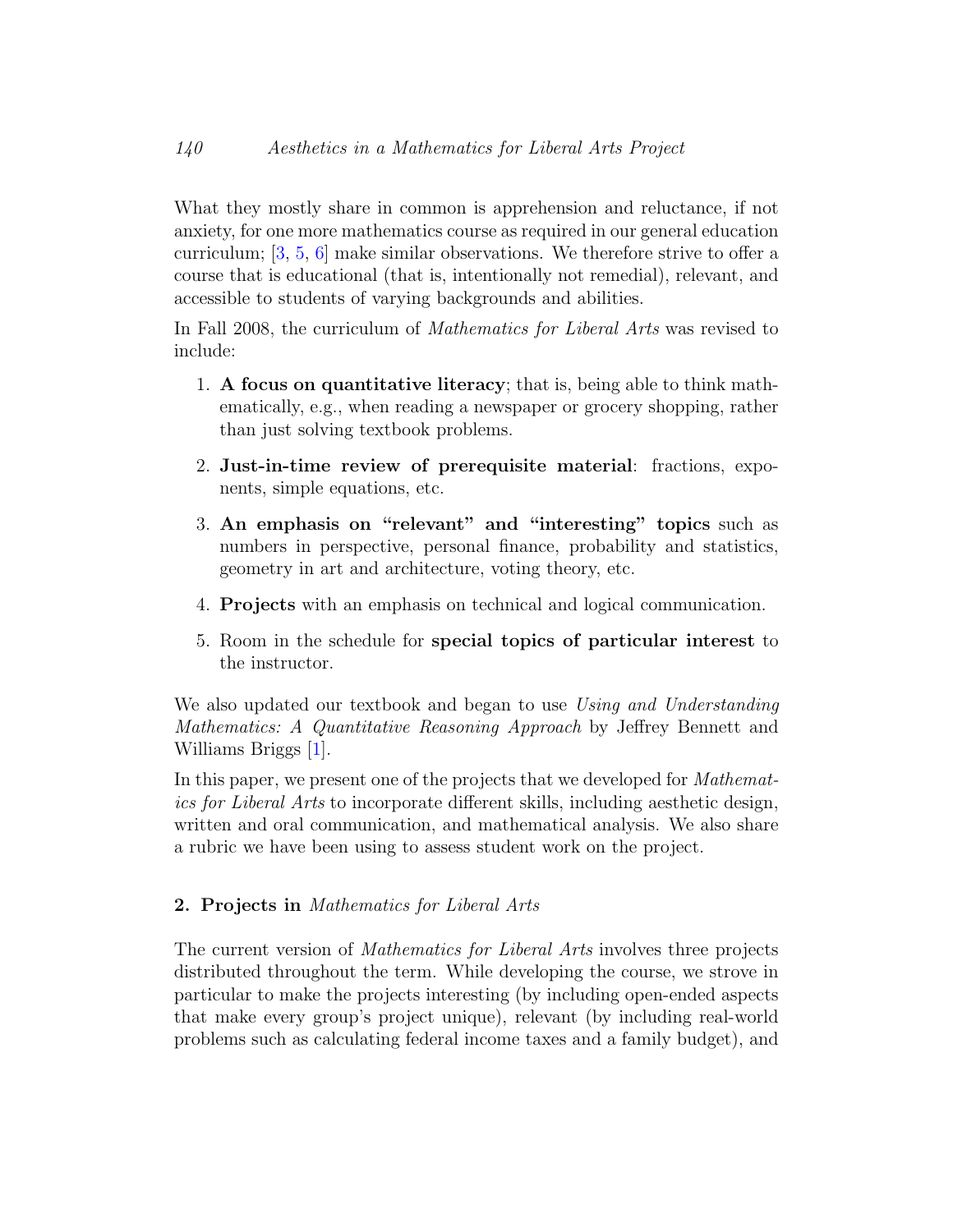encompassing (by including oral presentations, written reports, and aesthetic design of visual aids to incorporate different skills). The pedagogical basis and impact on student outcomes of such curriculum redesign and inclusion of projects are explored in [\[2,](#page-8-4) [3,](#page-8-0) [4,](#page-8-5) [5,](#page-8-1) [6,](#page-8-2) [8\]](#page-8-6). To develop students' abilities to collaborate and communicate mathematically, all three projects were completed in groups of three or four outside of class over the span of three weeks and required both written reports and in-class oral presentations that included the design and use of visual aids.

The first project, due in the fifth week of our fifteen-week semester, prompted students to use a four-step problem-solving process modified from Polya [\[7\]](#page-8-7) to address an open-ended problem unique to each group. The second project, due in the tenth week of the semester, prompted students to create a budget for a fictional family situation unique to each group. The third project, which is the topic of this paper, was due in the fifteenth and final week of the semester. Students were asked to tackle a common optimization problem with an aesthetic slant:

Construct a beverage can (i.e., right circular cylinder) of a given volume while taking into account the cost of materials (i.e., surface area) and aesthetic qualities (e.g., the golden ratio).

At this point of the term we typically would have finished covering the units on problem-solving with geometry, proportion, and the golden ratio in our textbook [\[1\]](#page-8-3), though students were prompted to do more research on aesthetic and ergonomic considerations on their own.

## 3. Project Prompt and Rubric

Drawing on the fictional and creative aspects of the second project, this third project regarded our groups as freelance industrial engineering and design firms (for which they had to devise a name and logo) that have been asked to design a beverage can. Playing on our school's mascot (the "Hilltopper"), which in turn inspires many other names on our campus (e.g., students purchase meals with "Topper Tender" and listen to "Topper Radio"), and recent popularity of energy beverages, we prompted each group to propose a right circular cylindrical can design with a volume of exactly 355 cubic centimeters for a new campus beverage, "Topper Turbo Energy Drink". Each group then wrote a proposal recommending dimensions for their can, taking all three of the following criteria into consideration.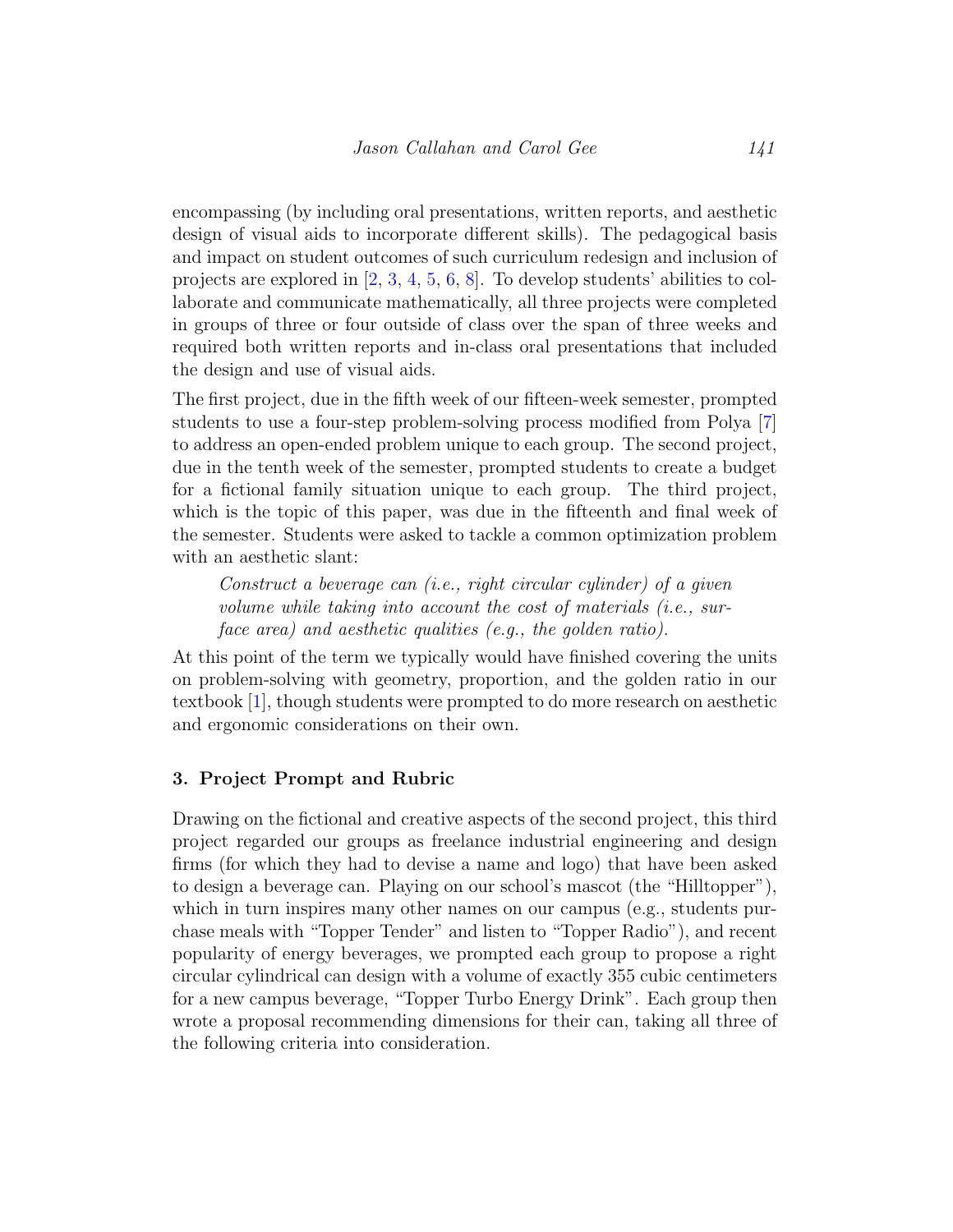- 1. Minimal cost of materials: what cylinder dimensions minimize the amount of materials used (i.e., the surface area of the can) while maintaining a volume of exactly 355 cubic centimeters?
- 2. Minimal distribution costs: what cylinder dimensions will minimize the wasted air space when packing six cans (two rows of three cans) into a rectangular box?
- 3. Aesthetic/ergonomic considerations: aside from materials and distribution costs, what else factors into an "ideal" can's dimensions?

While the first criterion is a standard and straightforward problem in calculus (see, for instance, Example 2 in Section 4.6 on optimization problems in [\[9\]](#page-8-8)), most of our students in *Mathematics for Liberal Arts* have not had calculus. Furthermore those students who have had some calculus experience were not allowed to use it for this project. Instead, we asked that the groups experiment with different dimensions, all with exactly the desired volume, until they got within one centimeter of the optimal dimensions through trial and error.

For the second criterion, too, we prompted the groups to experiment with different dimensions and compare in each case the volume of a box exactly big enough to fit the six cans to the total volume of the six cans themselves. Many groups were surprised to find that the wasted air space remained the same regardless of the dimensions of the can and were inspired to explore why this was the case.

Finally, for the third criterion, groups were prompted to read about the golden ratio as it relates to rectangles, art, marketing, human anatomy, and aesthetics in general as discussed in our textbook [\[1\]](#page-8-3) and to do additional research on their own.

With all three criteria taken together, there was no one correct answer to this project as a whole. Groups found that the dimensions best satisfying one of the criteria may not be the best solution for another criterion. At the end of the project, each group was asked to weigh all the considerations, make a single recommendation, write a marketing proposal to present and justify this recommendation, and build a prototype according to the following guidelines.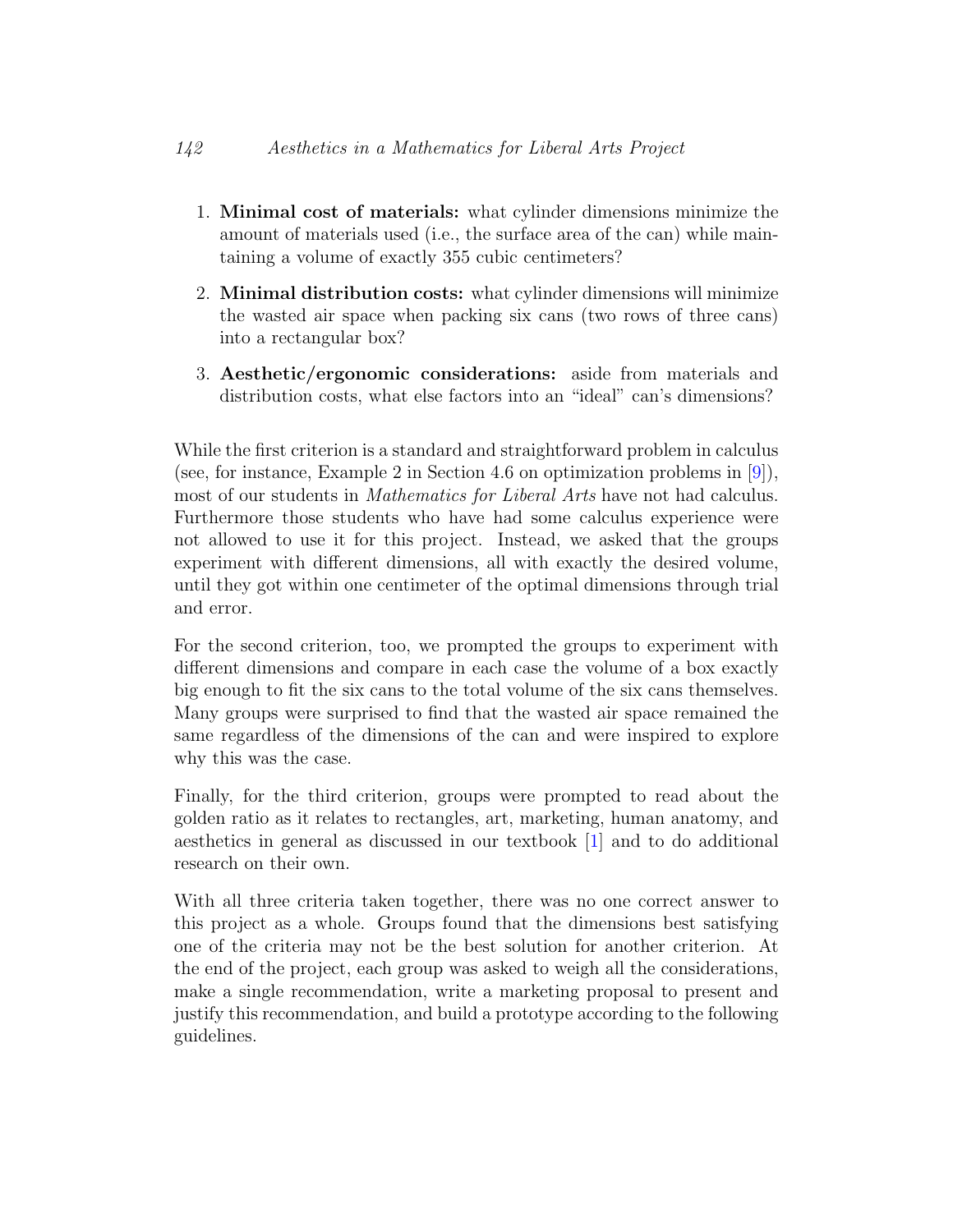- 1. The proposal began with a typed cover letter of length no more than one page, summarizing the group recommendation and addressing why this recommendation best meets the criteria. Groups were prompted to create an address for their firm and follow standard business letter format.
- 2. The cover letter was to be followed by an appendix showing all of the calculations and addressing each of the criteria as justification for the proposed design. At least three different potential dimensions with volume exactly 355 cubic centimeters were to be tried including wellformatted calculations and typed explanations.
- 3. The prototype was a three-dimensional model of the can design, using the actual proposed dimensions (1:1 scale). The prototype had to be able to withstand gentle handling and was graded on its appearance: part of the project grade was subjective, based on a class vote among design entries. In addition to showcasing the can's dimensions, groups were prompted to make their proposal more competitive through aesthetic design of the can's label.
- 4. In class each group gave a sixty-second presentation to pitch their design proposal to the Topper Turbo executive board (their classmates and instructor).

We graded this project according to the following rubric; the first eighty points were earned as a group, and the last twenty were earned individually to ensure every student's participation both on the project and during inclass presentations.

Format: organization and professional tone (10 points).

- Conclusion: clearly stated in the cover letter and supported in the appendix (10 points).
- Materials cost analysis: calculations, analysis, and formatting (15 points).
- Distribution cost analysis: calculations, analysis, and formatting (15 points).
- Aesthetic/ergonomic analysis: calculations, analysis, and formatting (15 points).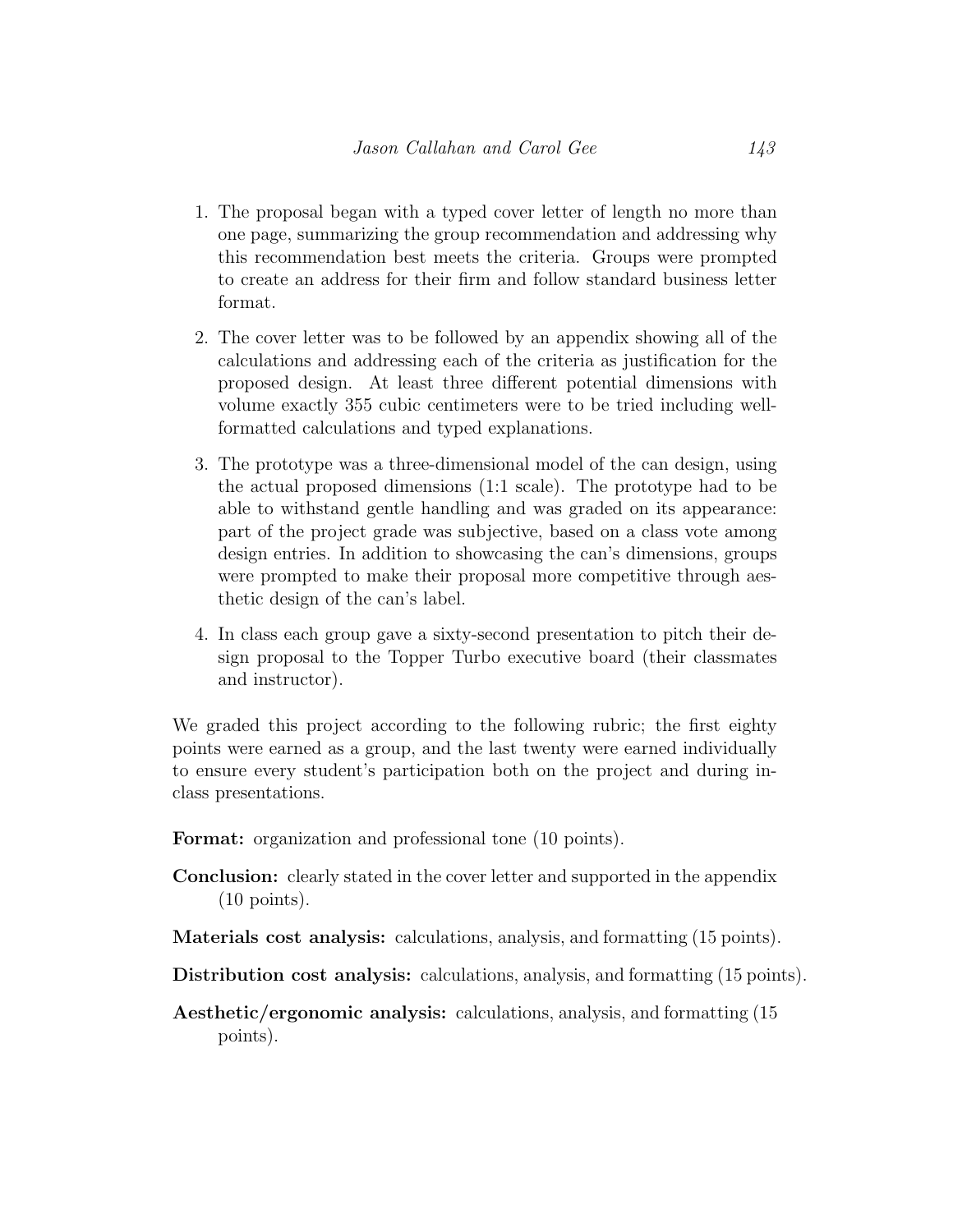- Prototype and oral presentation: the three-dimensional model has the same dimensions as in the proposal and could withstand handling, and class vote of the "best" design (15 points).
- Class evaluation: voting in class on the "best" design (5 points).
- Group evaluation: completing an evaluation of the contributions of each member of one's group (5 points).
- Individual evaluation: evaluation of one's contributions by the other members of one's group (10 points).

The in-class presentation of projects coincided with coverage of voting methods in our textbook [\[1\]](#page-8-3). By instructing the students to cast their vote as a preference schedule—first, second, third place—we were able to use these ballots to illustrate the difference between majority rule, plurality, single and sequential runoffs, Borda count, and pairwise comparisons or Condorcet method. In contrast to the project on voting theory in  $[4]$  or beginning the course with it as in [\[5\]](#page-8-1), we used students' votes during the evaluation part of our project to introduce and teach voting theory.

## 4. Concluding Remarks

Students seemed to enjoy this project and the opportunity to create a threedimensional model to scale as determined by mathematical and aesthetic analysis. They employed a variety of media, including sculpting clay, cardboard, aluminum, and plastics. They also seemed to enjoy weighing mathematical "solutions" against aesthetic and ergonomic considerations. The unit on the golden ratio inspired many of them to consider why objects such as buildings, credit cards, artwork, and electronic devices such as cell phones look the way they do, whether a beverage can that minimizes surface area is the most aesthetically pleasing, and if not, how to weigh such considerations against one another. Some took a more analytical route and argued for the importance of minimizing materials cost, while others felt aesthetics should trump cost considerations, arguing that no one will choose to purchase a beverage whose container has visually unappealing or ergonomically uncomfortable dimensions. Some took this a step further, incorporating the golden ratio not only into the dimensions of the can (so that it would appear to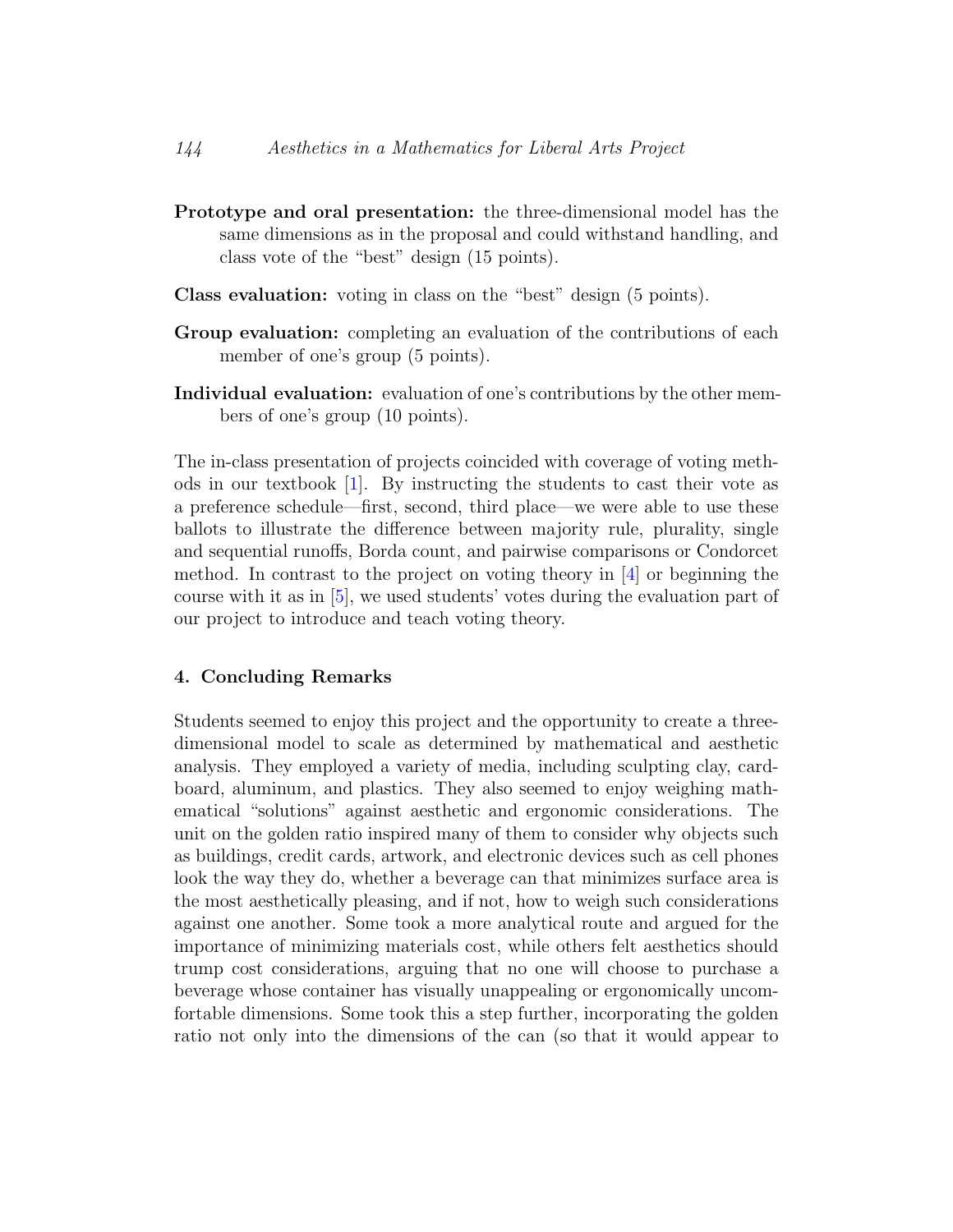be a golden rectangle in crossection) but also in the can's label and firm's logo, e.g., by incorporating golden rectangles and spirals; see Figure [1](#page-7-0) for examples.



Figure 1: Examples of prototypes built by students.

<span id="page-7-0"></span>By this point in the semester, after the first two projects, students were comfortable working in groups, which remained the same throughout the semester unless personal issues necessitated change, and communicating mathematics through written reports and in-class oral presentations. In fact, some students wore costumes and affected character personas for their presentations, giving them an additional element of a creative performance.

Thus, as a whole, we feel our efforts to incorporate different skills including aesthetic design, written and oral communication, and mathematical analysis into this project were successful. The rubric grades reflected this: nearly all students successfully completed and passed this project each semester even when taught by different instructors, including adjunct faculty, who found the project simple and straightforward to assign and grade. Likewise, student opinions on course evaluations routinely praised the project and the opportunities for creativity it afforded.

This project played a significant role in our successful curricular reform, helping us offer a course that is educational, relevant, and accessible to students of varying backgrounds and abilities. While  $[3, 4, 6]$  $[3, 4, 6]$  $[3, 4, 6]$  $[3, 4, 6]$  $[3, 4, 6]$  describe similar success harnessing student creativity, we attribute ours to upholding aesthetic considerations equal to those of cost minimization. We look forward to seeing what students will do with the project in the future. For instance, it will be interesting to see if they will attempt to use technologies such as 3D printing, and if so, how this will affect the creative and aesthetic aspects of the project.